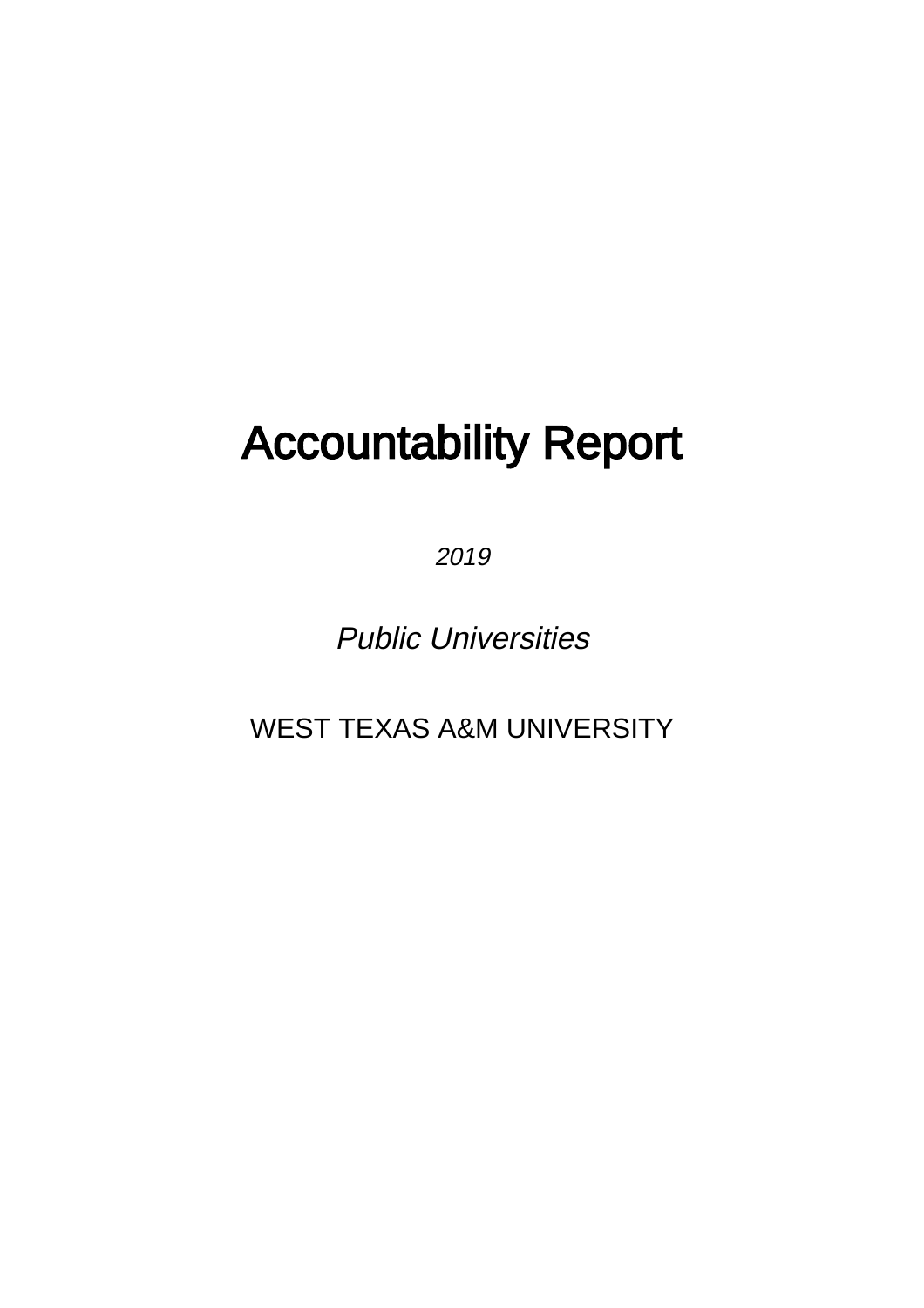#### Degrees and Certificates Awarded

Degrees and certificates awarded for students at public 4-year institutions. Percent change is from first to last year displayed.

|                                   | 2017  | 2018  | 2019  | Percent Change |
|-----------------------------------|-------|-------|-------|----------------|
|                                   | Count | Count | Count |                |
|                                   |       |       |       |                |
| Total                             | 2,269 | 2,411 | 2,601 | 14.6%          |
| Certificate                       |       |       |       |                |
| Associate                         |       |       |       |                |
| Bachelor's                        | 1,558 | 1,632 | 1,745 | 12.0%          |
| Master's                          | 707   | 778   | 851   | 20.4 %         |
| Doctoral Research<br>Scholarship  | 4     |       | 5     | 25.0%          |
| Doctoral Professional<br>Practice |       |       |       |                |

#### Degrees and Certificates Awarded (Economically Disadvantaged)

Economically disadvantaged undergraduates receiving a Certificate, Associate Degree or Bachelor's Degree. Percent change is from first to last year displayed.

|                                       | 2017  | 2018  | 2019  | Percent Change |
|---------------------------------------|-------|-------|-------|----------------|
|                                       | Count | Count | Count |                |
|                                       |       |       |       |                |
| Undergraduates Receiving<br>Ian Award | 854   | 898   | 984   | 15.2 %         |

#### Graduation Rate: 4-, 5-, and 6-Year

First-time, full-time entering degree-seeking students who enrolled in a minimum of 12 SCH their first fall semester who have graduated from the same institution or another Texas public or independent institution. Percentage point change is from first to last year displayed.

|                              |                            | 2017  |         |                            | 2018  |         |                            | 2019  |         | Point  |
|------------------------------|----------------------------|-------|---------|----------------------------|-------|---------|----------------------------|-------|---------|--------|
|                              | Entering<br>Fall<br>Cohort | Count | Percent | Entering<br>Fall<br>Cohort | Count | Percent | Entering<br>Fall<br>Cohort | Count | Percent | Change |
|                              |                            |       |         |                            |       |         |                            |       |         |        |
| 4-Year<br>Graduation<br>Rate | 2013                       | 1,284 | 29.6%   | 2014                       | 1,323 | 29.9%   | 2015                       | 1,382 | 31.3%   | 1.7    |
| * Same                       |                            |       | 27.9%   |                            |       | 26.6%   |                            |       | 28.6%   | 0.7    |
| * Other                      |                            |       | 1.7%    |                            |       | 3.3%    |                            |       | 2.7%    | 1.0    |
| 5-Year<br>Graduation<br>Rate | 2012                       | 1,199 | 45.0%   | 2013                       | 1,284 | 46.3%   | 2014                       | 1,323 | 44.1%   | $-0.9$ |
| * Same                       |                            |       | 39.8%   |                            |       | 41.7%   |                            |       | 38.4%   | $-1.4$ |
| * Other                      |                            |       | 5.3%    |                            |       | 4.7%    |                            |       | 5.7%    | 0.4    |
| 6-Year<br>Graduation<br>Rate | 2011                       | 1,203 | 46.1%   | 2012                       | 1,199 | 49.9%   | 2013                       | 1,284 | 51.0%   | 4.9    |
| * Same                       |                            |       | 40.6%   |                            |       | 43.0%   |                            |       | 44.6%   | 4.0    |
| * Other                      |                            |       | 5.6%    |                            |       | 6.9%    |                            |       | 6.4%    | 0.8    |

#### Fall Headcount

Fall headcount including dual credit students and not including fall flex students. Percent change is from first to last year displayed.

| $\cdot$ $-$<br>nn.<br>ה ה<br>$-$ |
|----------------------------------|
|----------------------------------|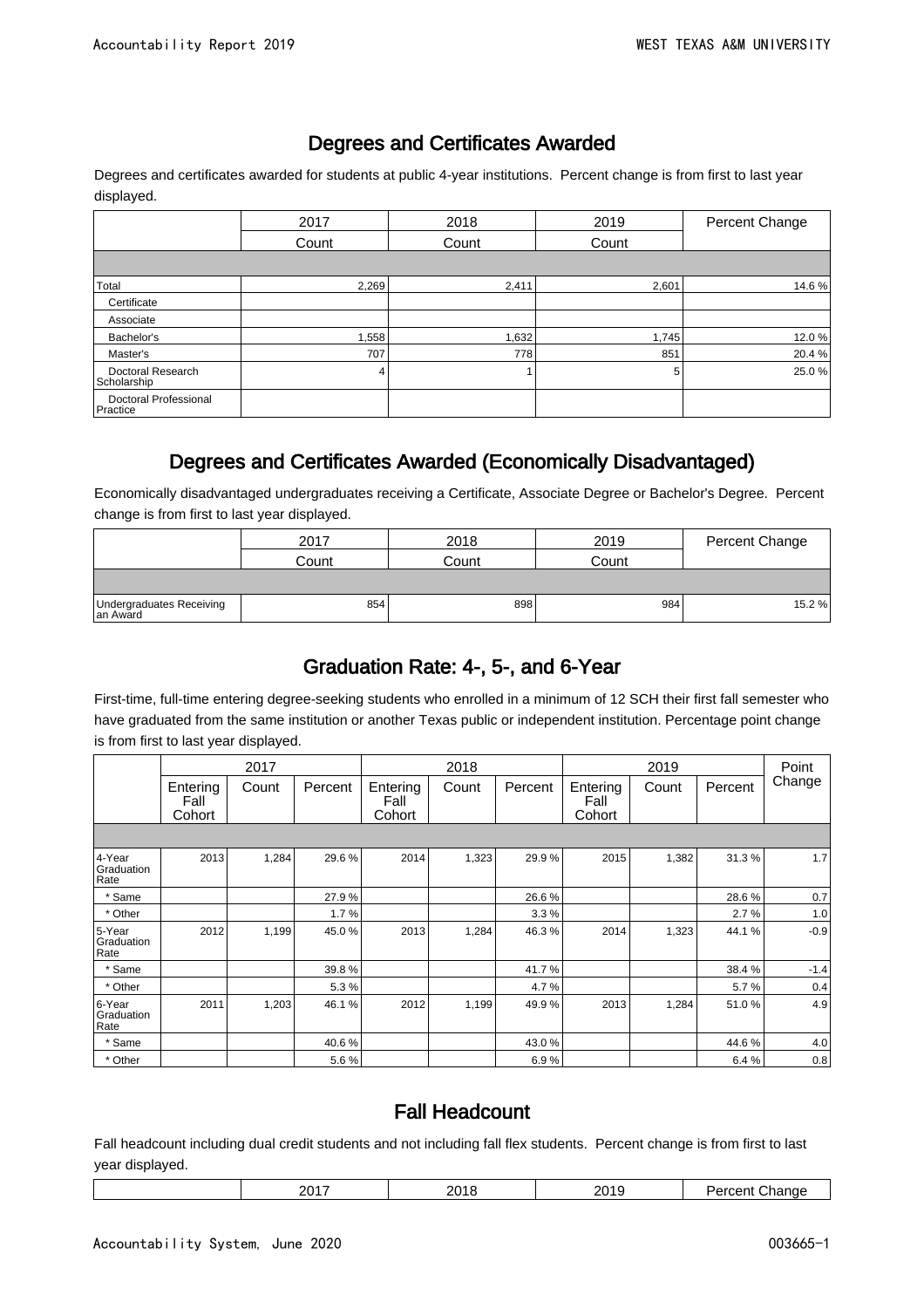|                  | Count  | Count  | Count |         |
|------------------|--------|--------|-------|---------|
|                  |        |        |       |         |
| Total            | 10,060 | 10,030 | 9,970 | $-0.9%$ |
| Male             | 4,345  | 4,248  | 4,221 | $-2.9%$ |
| Female           | 5,715  | 5,782  | 5,749 | 0.6%    |
| Total            | 10,060 | 10,030 | 9,970 | $-0.9%$ |
| White            | 5,976  | 5,867  | 5,683 | $-4.9%$ |
| African American | 643    | 649    | 652   | 1.4%    |
| Hispanic         | 2,543  | 2,642  | 2,738 | 7.7%    |
| Asian            | 308    | 302    | 291   | $-5.5%$ |
| International    | 226    | 217    | 260   | 15.0%   |
| Other            | 364    | 353    | 346   | $-4.9%$ |

#### Working or Enrolled in Texas within One Year after Award

Students found working or enrolled in Texas within one year after earning a degree or certificate. Note that this measure was revised to match the 60x30TX state strategic plan. Percentage point change is from first to last year displayed.

|                         | 2016  |         | 2017  |         | 2018  | Point Change |        |
|-------------------------|-------|---------|-------|---------|-------|--------------|--------|
|                         | Count | Percent | Count | Percent | Count | Percent      |        |
|                         |       |         |       |         |       |              |        |
| Total                   | 1,539 | 75.9%   | .579  | 71.8%   | 1,691 | 71.5 %       | $-4.4$ |
| <b>Working Only</b>     | 1,243 | 61.3%   | .269  | 57.7 %  | 1,410 | 59.6%        | $-1.7$ |
| <b>Enrolled Only</b>    | 65 l  | 3.2%    | 77    | 3.5%    | 81    | 3.4%         | 0.2    |
| Working and<br>Enrolled | 231   | 11.4 %  | 233   | 10.6%   | 200   | 8.5%         | $-2.9$ |

### Undergraduate Student Debt as Percentage of First Year Wage

Median of undergraduate student loan debt as a percentage of first year wage for graduates of Texas public institutions. Point change is from first to last year displayed.

|        | 2015    | 2016    | 2017    | Point Change |  |
|--------|---------|---------|---------|--------------|--|
|        | Pct     | Pct     | Pct     |              |  |
|        |         |         |         |              |  |
| Median | 64.71 % | 65.69 % | 63.54 % | $-0.0117$    |  |

#### Excess Semester Credit Hours Attempted

Average semester credit hours attempted when completing a bachelor's degree. Percentage change is from first to last year displayed.

|       | 2017  | 2018            | 2019  | Percent Change |
|-------|-------|-----------------|-------|----------------|
|       | Count | Count           | Count |                |
|       |       |                 |       |                |
| Same  |       |                 |       | $-100.0%$      |
| Other | 16    | 13 <sub>1</sub> | 14    | $-12.5%$       |
| Total |       | h               |       | $-33.3%$       |

#### Percent of Undergraduates Completing with Debt

Percent of undergraduate students earning an associate or bachelor's degree with student loan debt. Percentage point change is from first to last year displayed.

|            | 2017    | 2018    | 2019    | Point Change |
|------------|---------|---------|---------|--------------|
|            | Pct     | Pct     | Pct     |              |
|            |         |         |         |              |
| Associate  |         |         |         | 0.0          |
| Bachelor's | 62.81 % | 61.04 % | 61.79 % | $-1.0$       |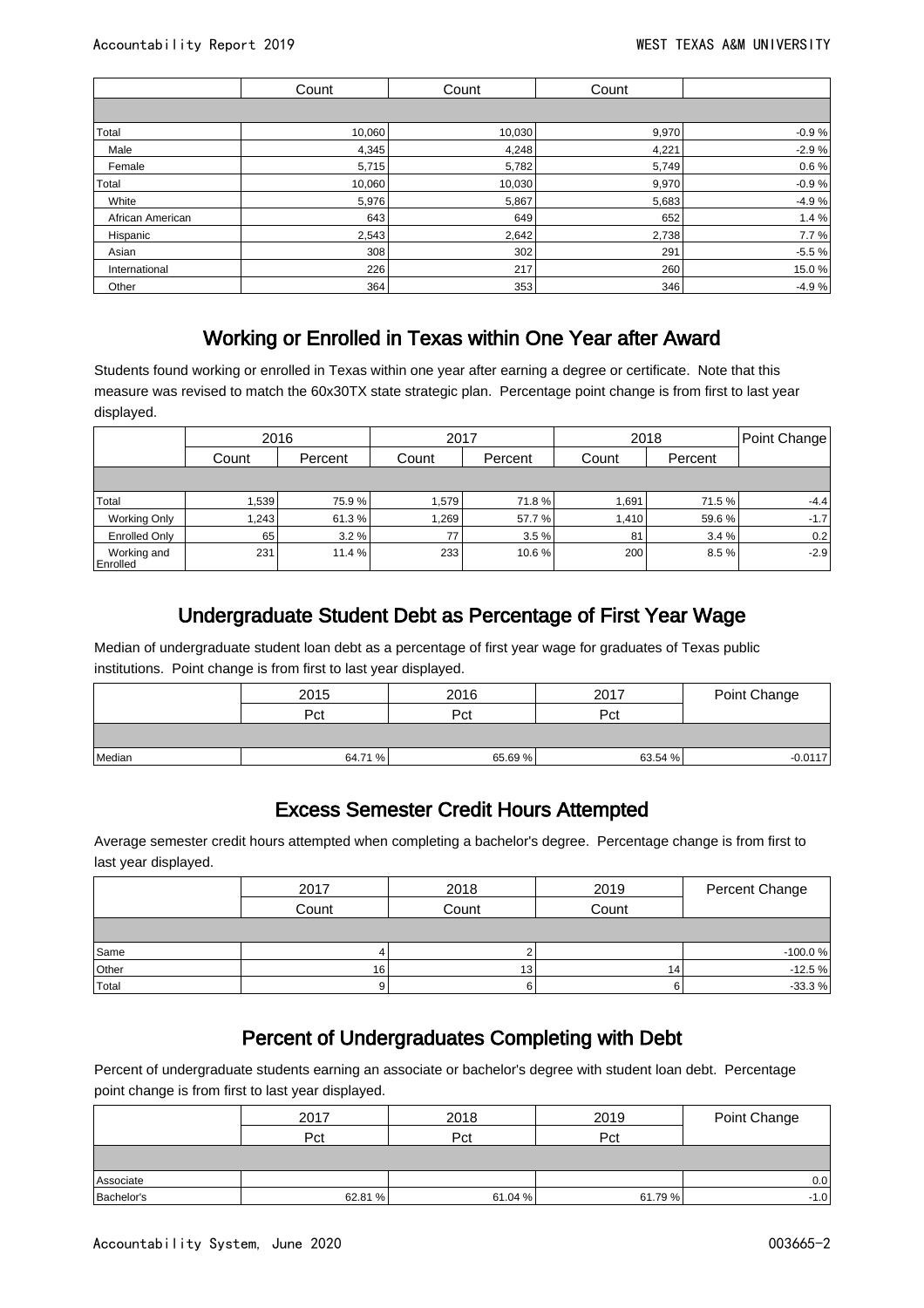| 'Total | 52.81 % | $\Omega$<br>∵ 04. ان<br>% | 04.70.01<br>% |  |
|--------|---------|---------------------------|---------------|--|
|        |         |                           |               |  |

#### Tuition and Fees

Average cost of mandatory tuition and fees charged a student taking 30 semester credit hours. Percent change is from first year to last year displayed.

|                          | 2018    | 2019    | 2020    | Percent Change |
|--------------------------|---------|---------|---------|----------------|
|                          | Amount  | Amount  | Amount  |                |
|                          |         |         |         |                |
| Average Tuition and Fees | \$8,128 | \$8,484 | \$8,688 | 6.9%           |

#### Semester Credit Hours

Fall semester credit hours state funded and non state funded by level. Percent change is from first year to last year displayed.

|                           | 2017    | 2018    | 2019    |  |
|---------------------------|---------|---------|---------|--|
|                           | Count   | Count   | Count   |  |
|                           |         |         |         |  |
| <b>Lower Division SCH</b> | 54,965  | 52,390  | 52,803  |  |
| <b>Upper Division SCH</b> | 38,633  | 39,656  | 39,305  |  |
| Total Undergraduate SCH   | 93,598  | 92,046  | 92,108  |  |
| Master's SCH              | 14,828  | 15,087  | 14,643  |  |
| Doctoral SCH              | 67      | 43      | 193     |  |
| Special Professional SCH  |         |         |         |  |
| <b>Optometry SCH</b>      |         |         |         |  |
| <b>Total Graduate SCH</b> | 14,895  | 15,130  | 14,836  |  |
| All SCH                   | 108,493 | 107,176 | 106,944 |  |

#### Students Receiving Pell Grants

Fall undergraduate students receiving a Pell grant as reported in THECB's Financial Aid Database. Percentage point change is from first to last year displayed.

|          | 2016  |         | 2017  |         | 2018  | Point Change |        |
|----------|-------|---------|-------|---------|-------|--------------|--------|
|          | Count | Percent | Count | Percent | Count | Percent      |        |
|          |       |         |       |         |       |              |        |
| $ $ Pell | 2,618 | 35.4 %  | 2,769 | 37.4 %  | 2,826 | 38.3%        | 2.9    |
| No Pell  | 4,771 | 64.6 %  | 4,625 | 62.6%   | 4,551 | 61.7%        | $-2.9$ |

#### Fall Undergraduate Students Enrolled in Texas Top 10% and Top 25%

First-time undergraduates entering the summer/fall class who ranked in the top 10 percent or the top 11-25 percent of their Texas public high school classes. Percentage point change is from first to last year displayed.

|                                      | 2017           |         |       | 2018    |       | 2019    | Point Change |
|--------------------------------------|----------------|---------|-------|---------|-------|---------|--------------|
|                                      | Count          | Percent | Count | Percent | Count | Percent |              |
|                                      |                |         |       |         |       |         |              |
| Total                                | 1,065          | 100.0%  | 1,034 | 100.0%  | 1,159 | 100.0%  | 0.0          |
| Students in<br>Texas Top 10%         | 204            | 19.2%   | 222   | 21.5 %  | 226   | 19.5%   | 0.3          |
| Students in<br>Texas 11%-25%         | 284            | 26.7%   | 264   | 25.5 %  | 287   | 24.8%   | $-1.9$       |
| <b>Other Criteria</b>                | 553            | 51.9%   | 515   | 49.8%   | 640   | 55.2 %  | 3.3          |
| Applicant<br>Rejected or<br>Withdrew | 22             | 2.1%    | 29    | 2.8%    |       | 0.1%    | $-2.0$       |
| No Application                       | 2 <sub>1</sub> | 0.2%    | 4     | 0.4%    | 5     | 0.4%    | 0.2          |

#### Students Enrolled in Dual Credit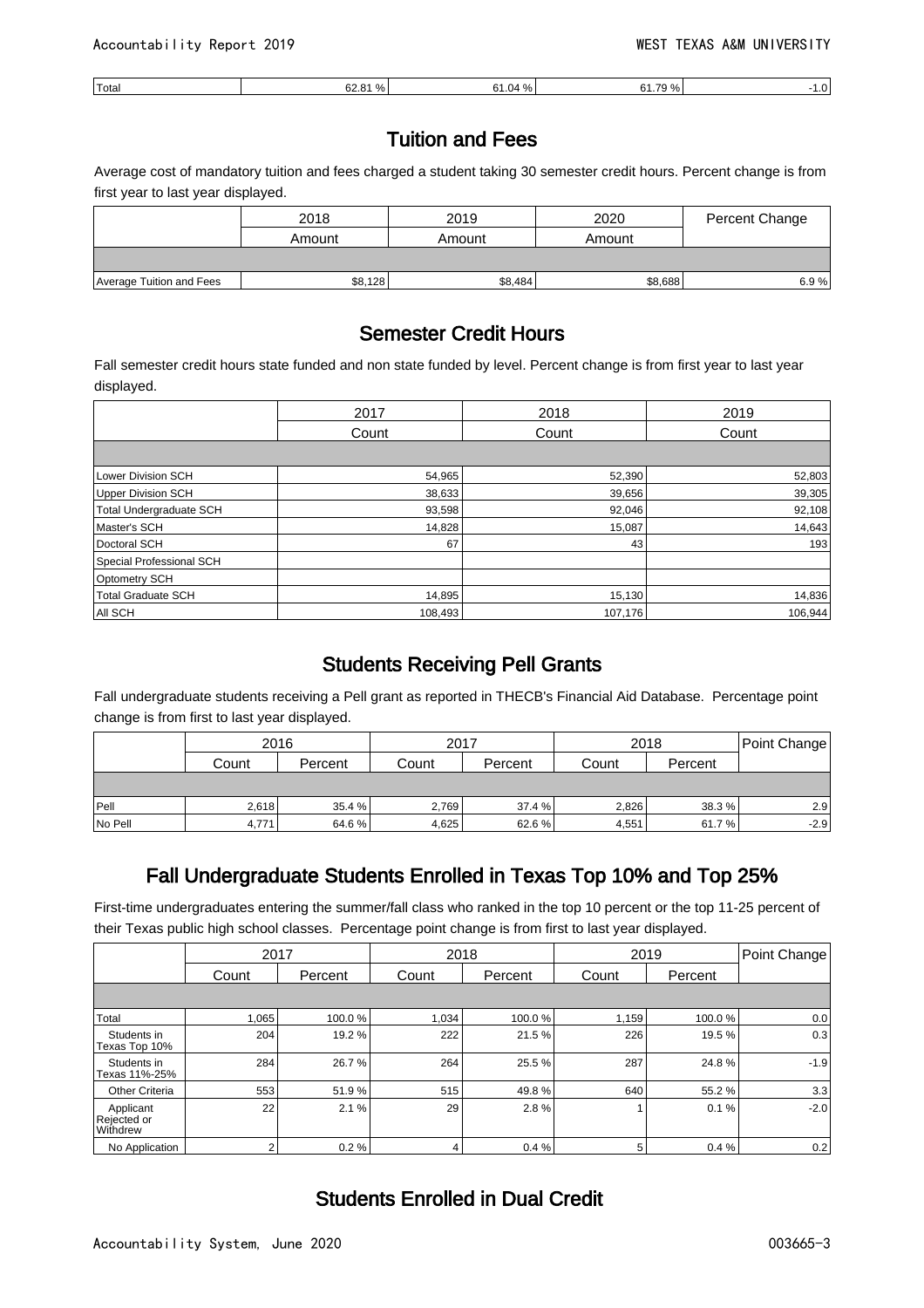Fall undergraduate students enrolled in dual credit courses in the fall. Percentage point change is from first to last year displayed.

|                 | 2017  |         | 2018  |         | 2019  | Point Change |         |
|-----------------|-------|---------|-------|---------|-------|--------------|---------|
|                 | Count | Percent | Count | Percent | Count | Percent      |         |
|                 |       |         |       |         |       |              |         |
| Dual Credit     |       | $0.0\%$ |       | 0.0%    |       | $0.0 \%$     | $0.0\,$ |
| Not Dual Credit | 7,394 | 100.0%  | 7,377 | 100.0 % | 7,355 | 100.0%       | 0.0     |

## Persistence Rates (One Year)

One year persistence rates for first-time, degree-seeking undergraduates enrolled in at least 12 semester credit hours in the fall. Percentage point change from first to last year displayed.

|                                |                            | 2017  |         |                            | 2018  |         |                            | 2019  |         | Point  |
|--------------------------------|----------------------------|-------|---------|----------------------------|-------|---------|----------------------------|-------|---------|--------|
|                                | Entering<br>Fall<br>Cohort | Count | Percent | Entering<br>Fall<br>Cohort | Count | Percent | Entering<br>Fall<br>Cohort | Count | Percent | Change |
|                                |                            |       |         |                            |       |         |                            |       |         |        |
| 1-Year<br>Persistence<br>Rates | 2016                       | 1,304 | 76.2%   | 2017                       | 1,229 | 77.9%   | 2018                       | 1,170 | 78.4 %  | 2.2    |
| * Same                         |                            |       | 63.7 %  |                            |       | 66.8%   |                            |       | 68.4 %  | 4.7    |
| * Other                        |                            |       | 12.6 %  |                            |       | 11.1 %  |                            |       | 10.0%   | $-2.6$ |

### Persistence Rates (Two Year)

Two year persistence rates for first-time, degree-seeking undergraduates enrolled in at least 12 semester credit hours in the fall. Percentage point change from first to last year displayed.

|                                |                            | 2017  |         |                            | 2018  |         |                            | 2019  |         | Point  |
|--------------------------------|----------------------------|-------|---------|----------------------------|-------|---------|----------------------------|-------|---------|--------|
|                                | Entering<br>Fall<br>Cohort | Count | Percent | Entering<br>Fall<br>Cohort | Count | Percent | Entering<br>Fall<br>Cohort | Count | Percent | Change |
|                                |                            |       |         |                            |       |         |                            |       |         |        |
| 2-Year<br>Persistence<br>Rates | 2015                       | 1,381 | 69.4 %  | 2016                       | 1,303 | 68.3%   | 2017                       | 1,228 | 72.6 %  | 3.2    |
| * Same                         |                            |       | 54.5%   |                            |       | 54.7%   |                            |       | 57.9%   | 3.4    |
| * Other                        |                            |       | 15.0%   |                            |       | 13.6%   |                            |       | 14.7%   | $-0.3$ |

#### Graduation and Persistence Rate (Six Year)

Six year graduation and persistence rate for first-time, full-time degree-seeking students who enrolled in a minimum of 12 semester credit hours their first fall semester. Percentage point change is from first to last year displayed.

|                              |                            | 2017  |         |                            | 2018  |         |                            | 2019  |         | Point  |
|------------------------------|----------------------------|-------|---------|----------------------------|-------|---------|----------------------------|-------|---------|--------|
|                              | Entering<br>Fall<br>Cohort | Count | Percent | Entering<br>Fall<br>Cohort | Count | Percent | Entering<br>Fall<br>Cohort | Count | Percent | Change |
|                              |                            |       |         |                            |       |         |                            |       |         |        |
| 6-Year<br>Graduation<br>Rate | 2011                       | 1,203 | 53.2 %  | 2012                       | 1.199 | 57.4 %  | 2013                       | 1.284 | 58.7%   | 5.5    |
| * Same                       |                            | 521   | 43.3%   |                            | 550   | 45.9%   |                            | 607   | 47.3%   | 4.0    |
| * Other                      |                            | 119   | 9.9%    |                            | 138   | 11.5 %  |                            | 147   | 11.4%   | 1.5    |

#### Graduation Rates for Master's Programs

Master's students receiving a master's degree within five years. Percentage point change is from first to last year displayed.

| $ -$<br>______ | ____ | ____ | הווטי<br>__ |
|----------------|------|------|-------------|
|                |      |      |             |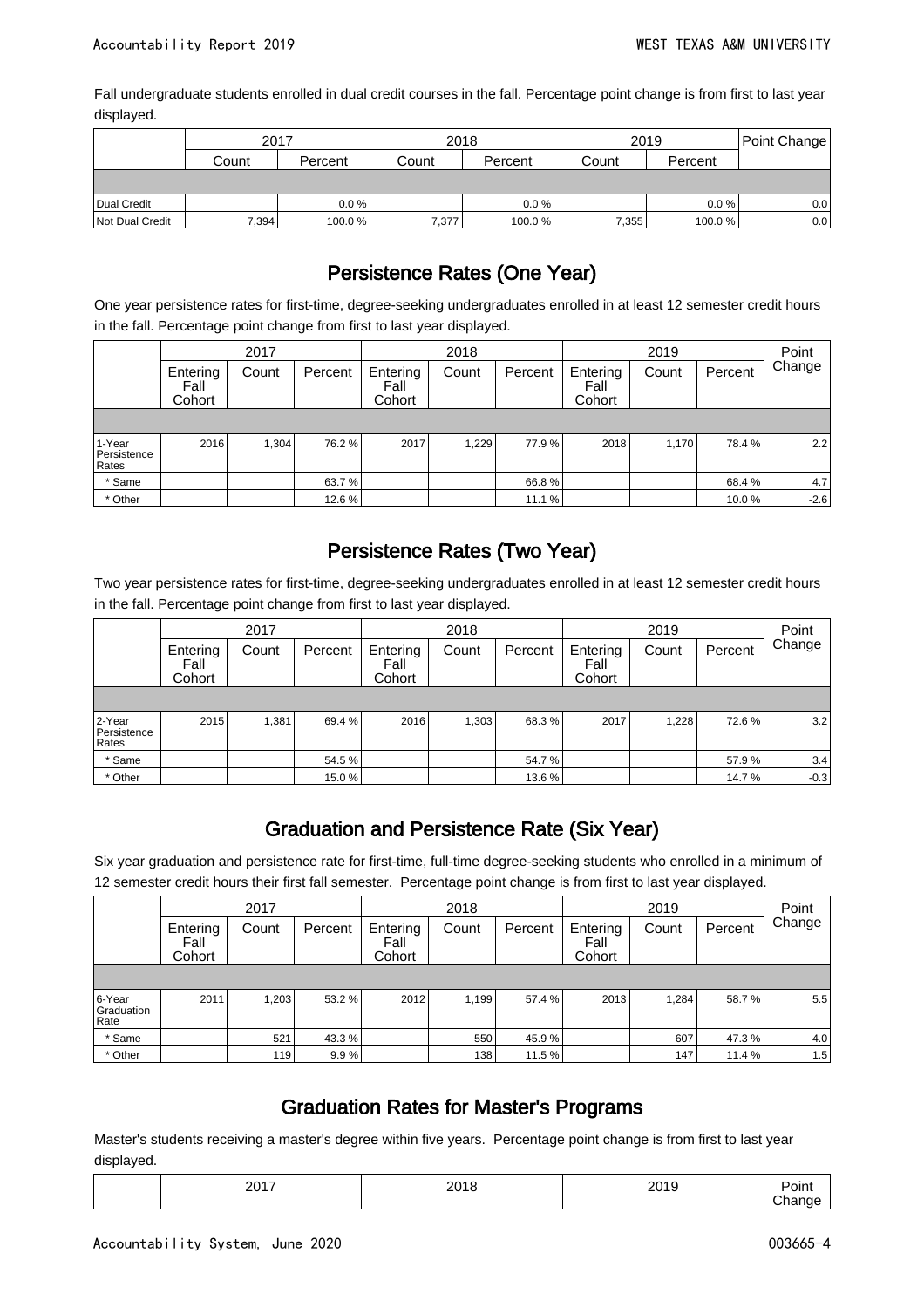|                                 | Entering<br>Fall<br>Cohort | Count | Percent | Entering<br>Fall<br>Cohort | Count | Percent | Entering<br>Fall<br>Cohort | Count | Percent |        |
|---------------------------------|----------------------------|-------|---------|----------------------------|-------|---------|----------------------------|-------|---------|--------|
|                                 |                            |       |         |                            |       |         |                            |       |         |        |
| Master's                        | 2012                       | 271   | 100.0%  | 2013                       | 362   | 100.0%  | 2014                       | 512   | 100.0 % | 0.0    |
| Graduated<br>l with<br>Master's |                            | 178   | 65.7%   |                            | 236   | 65.2 %  |                            | 325   | 63.5 %  | $-2.2$ |
| * Did not<br>graduate           |                            | 93    | 34.3 %  |                            | 126   | 34.8%   |                            | 187   | 36.5%   | 2.2    |

#### Graduation Rates for Doctoral Programs

Doctoral students receiving a doctorate within ten years. Percentage point change is from first to last year displayed.

|                                |                            | 2017  |         |                            | 2018  |         |                            | 2019  |         | Point  |
|--------------------------------|----------------------------|-------|---------|----------------------------|-------|---------|----------------------------|-------|---------|--------|
|                                | Entering<br>Fall<br>Cohort | Count | Percent | Entering<br>Fall<br>Cohort | Count | Percent | Entering<br>Fall<br>Cohort | Count | Percent | Change |
|                                |                            |       |         |                            |       |         |                            |       |         |        |
| Doctoral                       |                            |       |         | 2008                       | 3.    | 100.0%  |                            |       |         |        |
| Graduated<br>with<br>Doctorate |                            |       |         |                            |       | 66.7%   |                            |       |         |        |
| * Did not<br>graduate          |                            |       |         |                            |       | 33.3 %  |                            |       |         |        |

#### Graduates as a Percent of Undergraduate FTE Enrollment

The number of students who received a bachelor's degree from the institution in a given year divided by the annual fulltime equivalent enrollment at that institution. Percentage point change is from first to last year displayed.

|          | 2017    | 2018    | 2019    | Point Change |
|----------|---------|---------|---------|--------------|
|          | Pct     | Pct     | Pct     |              |
|          |         |         |         |              |
| Bachelor | 24.86 % | 26.01 % | 27.90 % | 0.0304       |

#### Graduation Rate of 2-Year College Students Who Transfer to a University

Graduation rate of 2-year college students who transfer to a university. Rates are grouped by those who transferred with more or less than 30 semester credit hours. Percentage point change is from first to last year displayed.

|                            | 2017  |         | 2018  |         |       | 2019    | Point Change |
|----------------------------|-------|---------|-------|---------|-------|---------|--------------|
|                            | Count | Percent | Count | Percent | Count | Percent |              |
|                            |       |         |       |         |       |         |              |
| Less than 30<br><b>SCH</b> | 147   | 100.0%  | 159   | 100.0%  | 155   | 100.0%  | 0.0          |
| * Graduation<br>Rate       | 65    | 44.2%   | 89    | 56.0%   | 84    | 54.2%   | 10.0         |
| * Not Found<br>Graduated   | 82    | 55.8%   | 70    | 44.0%   | 71    | 45.8%   | $-10.0$      |
| 30 or More SCH             | 585   | 100.0%  | 530   | 100.0%  | 551   | 100.0%  | 0.0          |
| * Graduation<br>Rate       | 334   | 57.1%   | 318   | 60.0%   | 337   | 61.2%   | 4.1          |
| * Not Found<br>Graduated   | 251   | 42.9%   | 212   | 40.0%   | 214   | 38.8%   | $-4.1$       |

#### Bachelor's Graduates with Hours at a Texas 2-Year College

Bachelor's graduates who accrued semester credit hours (SCH) at a Texas public two-year institution at any time before graduation. Percentage point change is from first to last year displayed.

| 2017  |        | 2010<br>2U. | ιc      | 2019  | Change<br>Point |  |
|-------|--------|-------------|---------|-------|-----------------|--|
| ;ount | ∗rcent | ∵ount       | ercent? | ;ount | 'ercent         |  |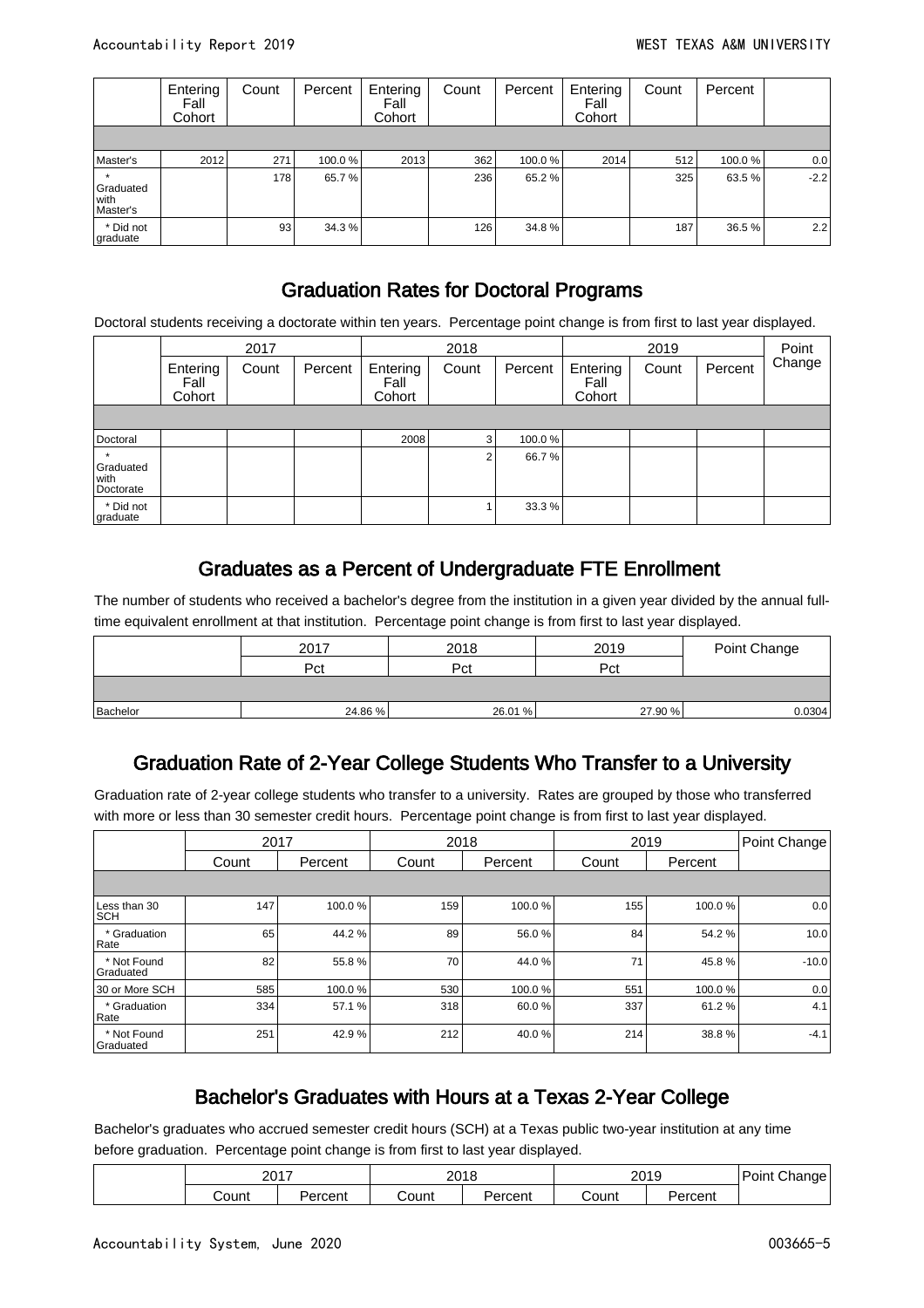| Less than 30<br><b>SCH</b> | 527 | 33.8% | 553 | 33.9 % | 563 | 32.3% | $\epsilon$<br>ه. ۱ |
|----------------------------|-----|-------|-----|--------|-----|-------|--------------------|
| 30 or More SCH             | 503 | 32.3% | 503 | 30.8%  | 592 | 33.9% | 1.6                |

#### Underprepared Students Who Satisfy TSI in Two Years

Of the first-time summer/fall entering (non-flex entry) degree-seeking undergraduates who did not meet the college readiness standard (math, reading, writing) and were not TSI exempted, the percent of students who satisfied TSI requirements in 2 years. Percentage point change is from first to last year displayed.

|                | 2014  |         |       | 2015    |       | 2016    | Point Change |
|----------------|-------|---------|-------|---------|-------|---------|--------------|
|                | Count | Percent | Count | Percent | Count | Percent |              |
|                |       |         |       |         |       |         |              |
| Math           | 282   | 100.0%  | 787   | 100.0%  | 758   | 100.0%  | 0.0          |
| * Met          | 153   | 54.3%   | 352   | 44.7%   | 562   | 74.1 %  | 19.8         |
| * Did Not Meet | 129   | 45.7%   | 435   | 55.3%   | 196   | 25.9%   | $-19.8$      |
| Reading        | 265   | 100.0%  | 538   | 100.0%  | 596   | 100.0%  | 0.0          |
| * Met          | 100   | 37.7%   | 165   | 30.7%   | 417   | 70.0%   | 32.3         |
| * Did Not Meet | 165   | 62.3%   | 373   | 69.3%   | 179   | 30.0%   | $-32.3$      |
| Writing        | 280   | 100.0%  | 583   | 100.0%  | 594   | 100.0%  | 0.0          |
| * Met          | 107   | 38.2%   | 176   | 30.2 %  | 415   | 69.9%   | 31.7         |
| * Did Not Meet | 173   | 61.8%   | 407   | 69.8%   | 179   | 30.1%   | $-31.7$      |

#### Underprepared Students Completing a College Level Course

Underprepared first-time summer/fall entering (non-flex entry) degree-seeking undergraduates in each subject are tracked to determine whether they successfully complete a college-level course in the subject they entered not ready (math, reading, writing) within 2 years. Percentage point change is from first to last year displayed.

|                                     | 2014  |         |       | 2015    | 2016  |         | Point Change |
|-------------------------------------|-------|---------|-------|---------|-------|---------|--------------|
|                                     | Count | Percent | Count | Percent | Count | Percent |              |
|                                     |       |         |       |         |       |         |              |
| Math                                | 282   | 100.0%  | 787   | 100.0%  | 758   | 100.0%  | 0.0          |
| * Completed<br>Course               | 181   | 64.2%   | 543   | 69.0%   | 499   | 65.8%   | 1.6          |
| * Did Not<br>Complete Course        | 101   | 35.8%   | 244   | 31.0%   | 259   | 34.2%   | $-1.6$       |
| Reading                             | 265   | 100.0%  | 538   | 100.0%  | 596   | 100.0%  | 0.0          |
| * Completed<br>Course               | 183   | 69.1%   | 403   | 74.9%   | 451   | 75.7%   | 6.6          |
| * Did Not<br><b>Complete Course</b> | 82    | 30.9%   | 135   | 25.1%   | 145   | 24.3%   | $-6.6$       |
| Writing                             | 280   | 100.0%  | 583   | 100.0%  | 594   | 100.0%  | 0.0          |
| * Completed<br>Course               | 175   | 62.5%   | 376   | 64.5 %  | 362   | 60.9%   | $-1.6$       |
| * Did Not<br><b>Complete Course</b> | 105   | 37.5%   | 207   | 35.5%   | 232   | 39.1 %  | 1.6          |

#### Prepared Students Completing a College Level Course

Prepared first-time summer/fall entering (non-flex entry) degree-seeking undergraduates in each subject are tracked to determine whether they successfully complete a college-level course in each subject area (math, reading, writing) within 2 years. Percentage point change is from first to last year displayed.

|                              | 2014  |         | 2015  |         |       | 2016    | Point Change |
|------------------------------|-------|---------|-------|---------|-------|---------|--------------|
|                              | Count | Percent | Count | Percent | Count | Percent |              |
|                              |       |         |       |         |       |         |              |
| Math                         | 1,057 | 100.0 % | 636   | 100.0%  | 570   | 100.0 % | 0.0          |
| * Completed<br>Course        | 665   | 62.9%   | 358   | 56.3%   | 332   | 58.2 %  | $-4.7$       |
| * Did Not<br>Complete Course | 392   | 37.1 %  | 278   | 43.7 %  | 238   | 41.8 %  | 4.7          |
| Reading                      | 1,074 | 100.0 % | 885   | 100.0%  | 731   | 100.0 % | 0.0          |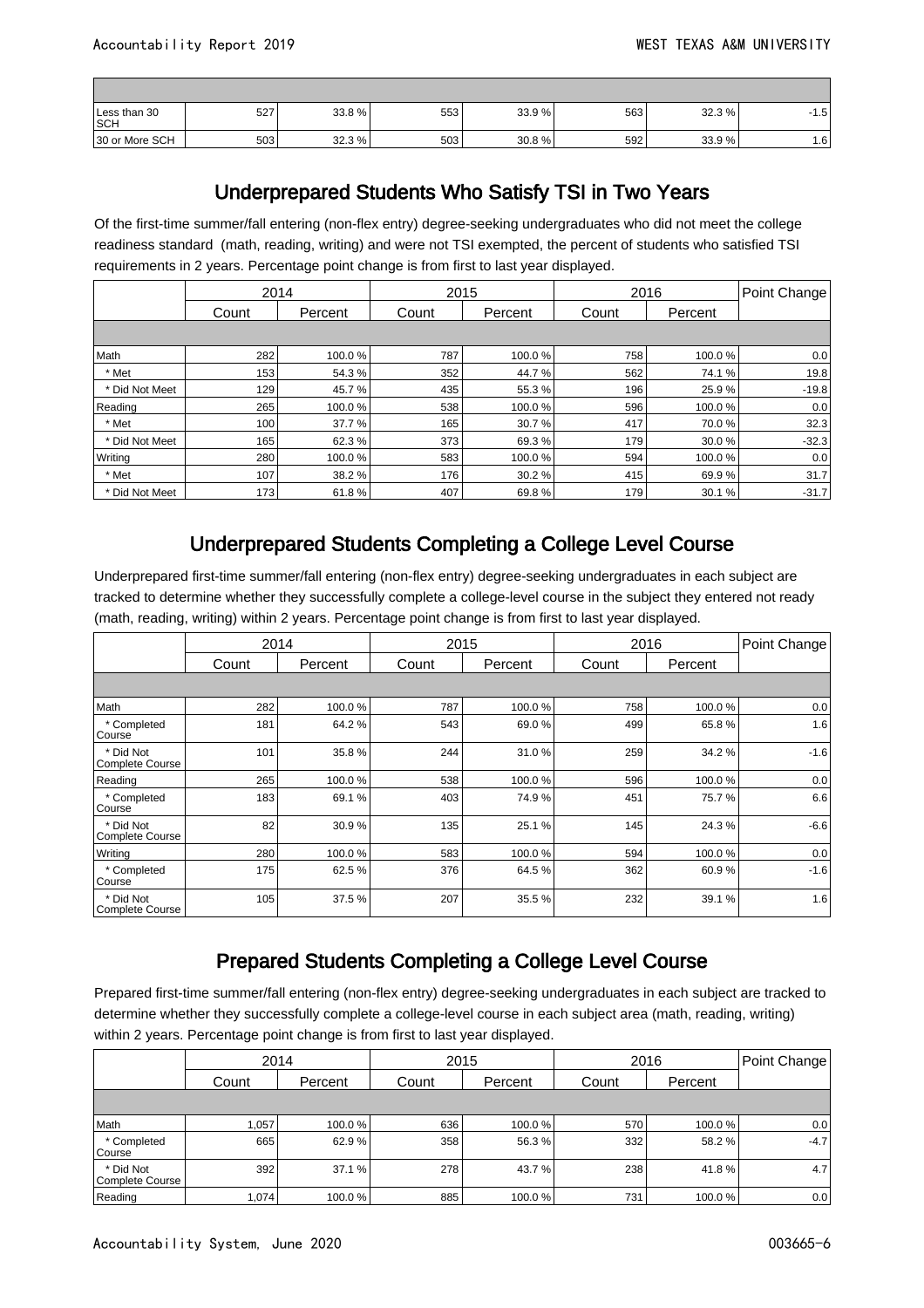| * Completed<br>Course        | 933   | 86.9%  | 754 | 85.2%  | 652 | 89.2 %  | 2.3    |
|------------------------------|-------|--------|-----|--------|-----|---------|--------|
| * Did Not<br>Complete Course | 141   | 13.1%  | 131 | 14.8%  | 79  | 10.8%   | $-2.3$ |
| Writing                      | 1.059 | 100.0% | 840 | 100.0% | 734 | 100.0 % | 0.0    |
| * Completed<br>Course        | 539   | 50.9%  | 433 | 51.5 % | 324 | 44.1 %  | $-6.8$ |
| * Did Not<br>Complete Course | 520   | 49.1 % | 407 | 48.5 % | 410 | 55.9 %  | 6.8    |

#### Underprepared and Prepared Students Receiving an Award

Underprepared and prepared students receiving a bachelor's or above within six years. Percentage point change is from first to last year displayed.

|                                   |                            | 2017  |         |                            | 2018  |         |                            | 2019  |         | Point  |
|-----------------------------------|----------------------------|-------|---------|----------------------------|-------|---------|----------------------------|-------|---------|--------|
|                                   | Entering<br>Fall<br>Cohort | Count | Percent | Entering<br>Fall<br>Cohort | Count | Percent | Entering<br>Fall<br>Cohort | Count | Percent | Change |
|                                   |                            |       |         |                            |       |         |                            |       |         |        |
| Prepared                          | 2011                       | 1,022 | 49.9%   | 2012                       | 1,049 | 52.7%   | 2013                       | 1,110 | 55.5%   | 5.6    |
| Bachelor's<br>or Above            |                            |       | 49.9%   |                            |       | 52.7%   |                            |       | 55.5%   | 5.6    |
| Underprepa<br>red                 | 2011                       | 181   | 24.9%   | 2012                       | 150   | 30.0%   | 2013                       | 174   | 22.4 %  | $-2.5$ |
| $\star$<br>Bachelor's<br>or Above |                            |       | 24.9%   |                            |       | 30.0%   |                            |       | 22.4 %  | $-2.5$ |

#### Degrees Awarded by Level

Degrees awarded by level for out-of-state peer comparison. Percent change is from first to last year displayed.

|                                                 | Associate | Bachelor's | Master's | Doctoral Research<br>Scholarship | Doctoral<br>Professional<br>Practice |
|-------------------------------------------------|-----------|------------|----------|----------------------------------|--------------------------------------|
|                                                 | Count     | Count      | Count    | Count                            | Count                                |
|                                                 |           |            |          |                                  |                                      |
| West Texas A&M<br>University                    |           | 1,607      | 765      | 2                                |                                      |
| Arkansas State<br>University-Main<br>Campus     | 586       | 1,837      | 1,687    | 21                               | 30                                   |
| Murray State University                         | 26        | 1,678      | 561      |                                  | 28                                   |
| University of Central<br>Missouri               |           | 1,994      | 1,194    |                                  |                                      |
| Appalachian State<br>University                 |           | 3,893      | 701      | 11                               |                                      |
| Tennessee<br>Technological<br><b>University</b> |           | 2,173      | 333      | 19                               |                                      |

#### Degrees Awarded by Ethnicity

Degrees awarded by ethnicity for out-of-state peer comparison. Percent change is from first to last year displayed.

|                                             | White | African<br>American | Hispanic | Asian | International | Other |
|---------------------------------------------|-------|---------------------|----------|-------|---------------|-------|
|                                             | Count | Count               | Count    | Count | Count         | Count |
|                                             |       |                     |          |       |               |       |
| West Texas A&M<br>University                | 1,480 | 121                 | 540      | 83    |               | 79    |
| Arkansas State<br>University-Main<br>Campus | 3,232 | 465                 | 81       | 34    | 196           | 153   |
| Murray State<br>University                  | 1,835 | 133                 | 27       | 20    | 210           | 84    |
| University of Central<br>l Missouri         | 2,050 | 215                 | 106      | 33    | 617           | 167   |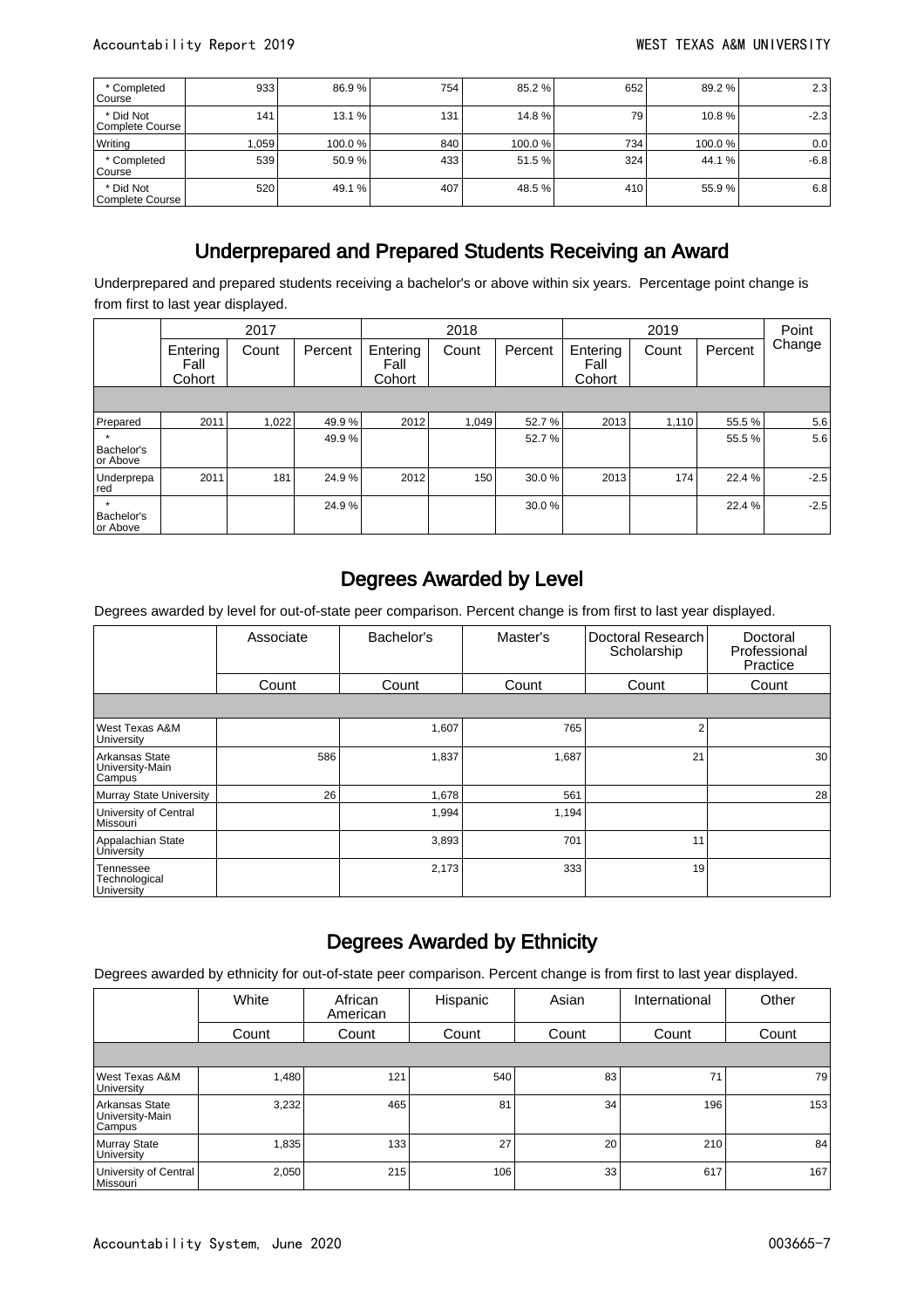| Appalachian State<br>University                  | 3,951 | 158       | 199 | 85        | 27  | 185 |
|--------------------------------------------------|-------|-----------|-----|-----------|-----|-----|
| Tennessee<br>'Technological<br><b>University</b> | 2,106 | 70<br>. د | 59  | 31<br>ا ب | 190 | 67  |

#### Degrees by Gender

Degrees awarded by gender for out-of-state peer comparison. Percent change is from first to last year displayed.

|                                           | Male  | Female |
|-------------------------------------------|-------|--------|
|                                           | Count | Count  |
|                                           |       |        |
| West Texas A&M University                 | 952   | 1,422  |
| Arkansas State University-Main Campus     | 1,427 | 2,734  |
| Murray State University                   | 967   | 1,342  |
| University of Central Missouri            | 1,428 | 1,760  |
| Appalachian State University              | 1,941 | 2,664  |
| <b>Tennessee Technological University</b> | 1,261 | 1,264  |

#### Graduation Rate: 4-, 5-, and 6-Year

|                                           | 4-Year Cohort | 5-Year Cohort | 6-Year Cohort | Point Change |
|-------------------------------------------|---------------|---------------|---------------|--------------|
|                                           | Pct           | Pct           | Pct           |              |
|                                           |               |               |               |              |
| West Texas A&M University                 | 27.5 %        | 41.5 %        | 43.7 %        | 16.2         |
| Arkansas State University-<br>Main Campus | 31.0%         | 43.3 %        | 46.8%         | 15.8         |
| Murray State University                   | 31.3%         | 50.6 %        | 55.5 %        | 24.2         |
| University of Central<br>Missouri         | 28.9%         | 45.1 %        | 49.4 %        | 20.5         |
| Appalachian State University              | 52.3 %        | 69.5 %        | 72.0 %        | 19.7         |
| Tennessee Technological<br>University     | 29.3%         | 50.0 %        | 55.1 %        | 25.8         |

#### Fall Headcount

Fall headcount for out-of-state peer comparison. Percent change is from first to last year displayed.

|                                             | White  | African<br>American | Hispanic | Asian | International | Other |
|---------------------------------------------|--------|---------------------|----------|-------|---------------|-------|
|                                             | Count  | Count               | Count    | Count | Count         | Count |
|                                             |        |                     |          |       |               |       |
| West Texas A&M<br>University                | 5,867  | 540                 | 2,642    | 302   | 216           | 462   |
| Arkansas State<br>University-Main<br>Campus | 10,281 | 1,737               | 414      | 131   | 630           | 516   |
| Murray State<br>University                  | 7,689  | 554                 | 199      | 81    | 343           | 588   |
| University of Central<br>Missouri           | 8,523  | 953                 | 499      | 127   | 658           | 727   |
| Appalachian State<br>University             | 15,839 | 696                 | 1,160    | 323   | 153           | 937   |
| Tennessee<br>Technological<br>University    | 8,519  | 382                 | 313      | 166   | 396           | 410   |

#### Certification and Licensure Pass Rates

State-level data not available for this measure. Percentage point change is from first to last year displayed.

| 0017<br>∠∪ | 0.10        | ິ<br>– ∪  | . 31 I I I<br><b>PERTIC 16</b> |
|------------|-------------|-----------|--------------------------------|
| ∽י<br>ື    | -<br>-<br>. | ⊷ת<br>ັບເ |                                |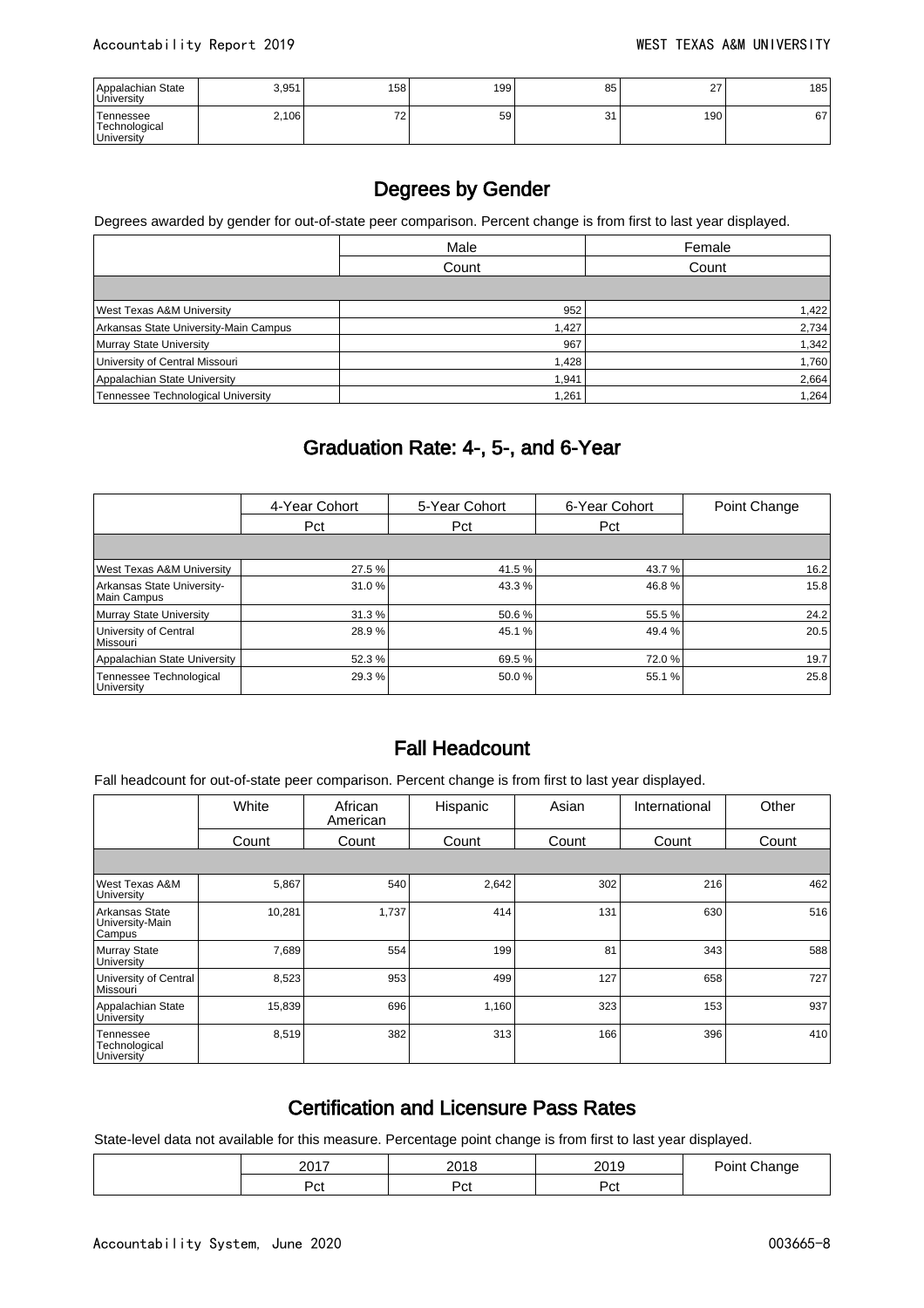| Law         |         |         |         | $0.0\,$ |
|-------------|---------|---------|---------|---------|
| Pharmacy    |         |         |         | 0.0     |
| Nursing     | 94.50 % | 95.60 % | 97.00%  | 2.5     |
| Engineering | 67.60%  | 50.00 % | 64.00 % | $-3.6$  |

#### Bachelor's Degree Graduates With No More Than 3 Excess Hours

Percent of bachelor's degree graduates completing with no more than 3 hours of their degree plan from a public university.

|                                             | 2017   | 2018    | 2019    | Point Change |
|---------------------------------------------|--------|---------|---------|--------------|
|                                             | Pct    | Pct     | Pct     |              |
|                                             |        |         |         |              |
| Percent with no more than 3<br>excess hours | 44.79% | 50.39 % | 49.17 % | 0.0439       |

#### Average Debt of Graduates with Loans

Each student's debt at time of receiving an applicable degree, based on the highest degree earned. Percent change from first year to last year displayed.

|       | 2017     | 2018     | 2019     | Percent Change |
|-------|----------|----------|----------|----------------|
|       | Amount   | Amount   | Amount   |                |
|       |          |          |          |                |
| Same  | \$26,293 | \$24,815 | \$25,126 | $-4.4%$        |
| Other | \$25,388 | \$23,351 | \$24,663 | $-2.9%$        |
| Total | \$26,003 | \$24,372 | \$24,978 | $-3.9%$        |

#### Percent of State-funded Attempted SCH Completed

Fall state-funded semester credit hours (SCH) completed divided by the fall state-funded semester credit hours attempted. Percentage point change is from first to last year displayed.

|                        | 2016    | 2017    | 2018    | Point Change |
|------------------------|---------|---------|---------|--------------|
|                        | Pct     | Pct     | Pct     |              |
|                        |         |         |         |              |
| Completed              | 95.21 % | 94.68%  | 94.74 % | $-0.5$       |
| Successfully completed | 88.34 % | 88.30 % | 88.97 % | 0.7          |

#### Average Time to Degree in Years

The average length of time in years to complete a bachelor's degree (for public universities) or an associate degree (for public two-year institutions). Percent change is from first year to last year displayed.

|                        | 2017        | 2018        | 2019        | Percent Change |
|------------------------|-------------|-------------|-------------|----------------|
|                        | TotalCount1 | TotalCount1 | TotalCount1 |                |
|                        |             |             |             |                |
| Average Time to Degree | 4.80        | 4.70        | 4.70        | $-2.1%$        |

#### Average SCH to Degree

The average attempted semester credit hours (SCH) to complete a bachelor's degree (for public universities) or an associate degree (for public two-year institutions). Percent change is from first year to last year displayed.

|                       | 2017             | 2018  | 2019  | Percent Change |
|-----------------------|------------------|-------|-------|----------------|
|                       | Count            | Count | Count |                |
|                       |                  |       |       |                |
| Average SCH to Degree | 129 <sup>1</sup> | 127   | 126   | $-2.3%$        |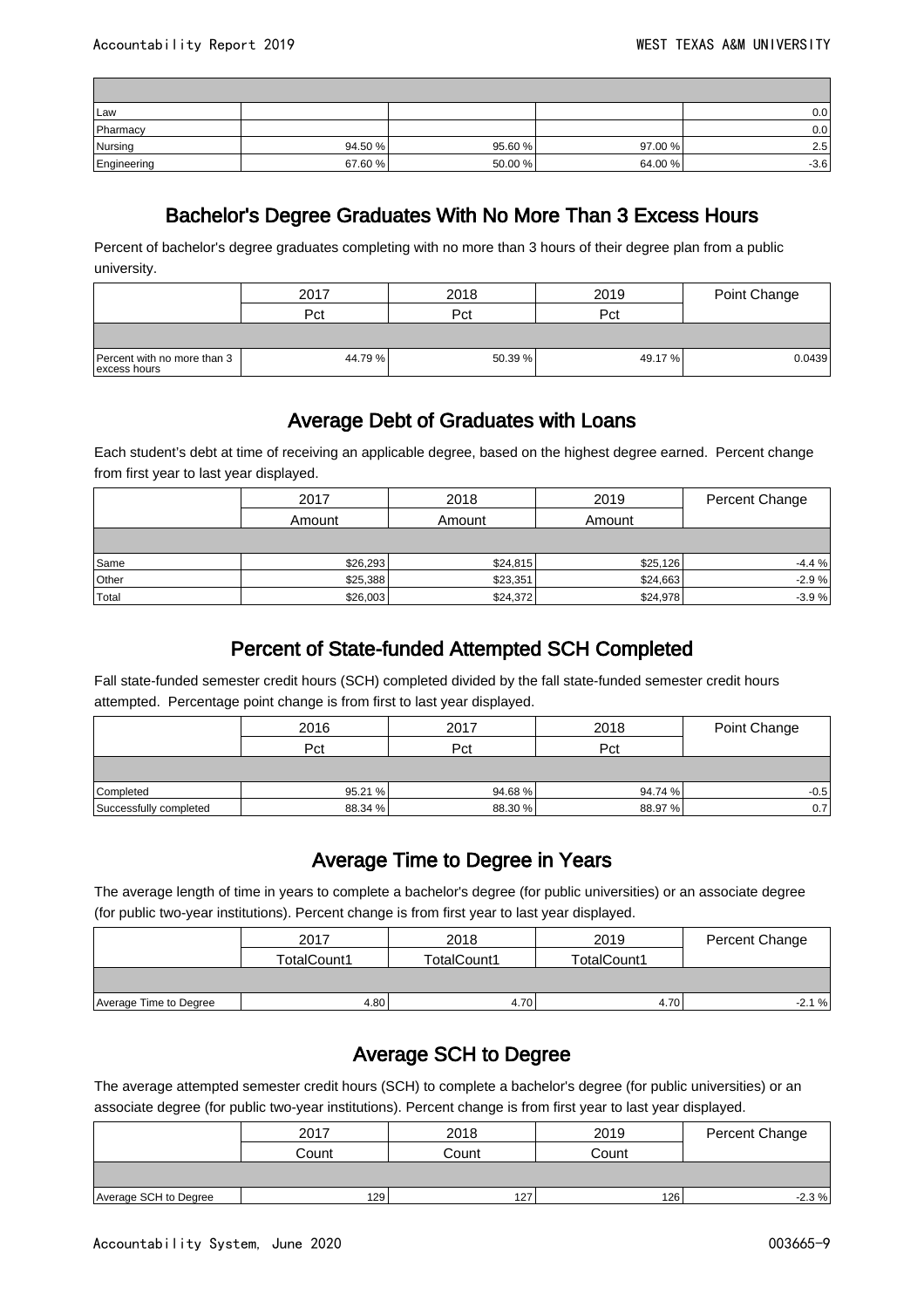#### Tuition and Fees

Tuition and fees for out-of-state peer comparison. Percent change is from first year to last year displayed.

|                                           | 2016    | 2017    | 2018    | <b>Percent Change</b> |
|-------------------------------------------|---------|---------|---------|-----------------------|
|                                           | Amount  | Amount  | Amount  |                       |
|                                           |         |         |         |                       |
| <b>West Texas A&amp;M University</b>      | \$7,699 | \$7,586 | \$7,935 | 3.1%                  |
| Arkansas State University-<br>Main Campus | \$8,200 | \$8,478 | \$8,607 | 5.0%                  |
| Murray State University                   | \$8,400 | \$8,820 | \$9.084 | 8.1%                  |
| University of Central<br><i>Missouri</i>  | \$7,342 | \$7,520 | \$7,673 | 4.5%                  |
| Appalachian State University              | \$7,136 | \$7,302 | \$7,364 | 3.2%                  |
| Tennessee Technological<br>University     | \$8,203 | \$8,513 | \$8,731 | 6.4%                  |

#### Average and Median Lower Division Class Size

Fall average and median lower division class size organized by class type (1, 2, and 4) at the freshman and sophomore level. Percentage change is from first year to last year displayed.

|                    | 2017  | 2018  | 2019  | Percent Change |
|--------------------|-------|-------|-------|----------------|
|                    | Count | Count | Count |                |
|                    |       |       |       |                |
| Average Class Size | 28    | 28    | 28    | 0.0 %          |
| Median Class Size  | 24    | 24    | 24    | 0.0 %          |

#### Student/Faculty Ratio

Fall full-time student equivalents (FTSE) divided by full-time equivalent (FTE) faculty. Percent change is from first year to last year displayed.

|                       | 2016              | 2017       | 2018              | Percent Change |
|-----------------------|-------------------|------------|-------------------|----------------|
|                       | <b>RatioCount</b> | RatioCount | <b>RatioCount</b> |                |
|                       |                   |            |                   |                |
| Student/Faculty Ratio | 20:1              | 20:1       | 20:1              | $0.0 \%$       |

#### Federal and Private Research Expenditures per FTE Faculty

Federal and private research expenditures divided by the number of fall tenured/tenure-track full-time-equivalent faculty (ranks 1-5) with teaching responsibilities (01 and 02). Percent change is from first to last year displayed.

|                                                                        | 2017     | 2018     | 2019     | Percent Change |
|------------------------------------------------------------------------|----------|----------|----------|----------------|
|                                                                        | Amount   | Amount   | Amount   |                |
|                                                                        |          |          |          |                |
| Federal and Private<br>Research Expenditures per<br><b>FTE</b> faculty | \$12,156 | \$11,329 | \$17,020 | 40.0 %         |

#### Research Expenditures by Source of Funds

Total research expenditures by source of funds (federal, state, institutional, and private). Percent change is from first to last year displayed. Peer groups displayed as an average.

|         | 2017        | 2018        | 2019        | Percent Change |
|---------|-------------|-------------|-------------|----------------|
|         | Amount      | Amount      | Amount      |                |
|         |             |             |             |                |
| Total   | \$4,943,229 | \$4,635,161 | \$5,190,630 | 5.0%           |
| Federal | \$1,337,676 | \$1,354,905 | \$1,583,701 | 18.4%          |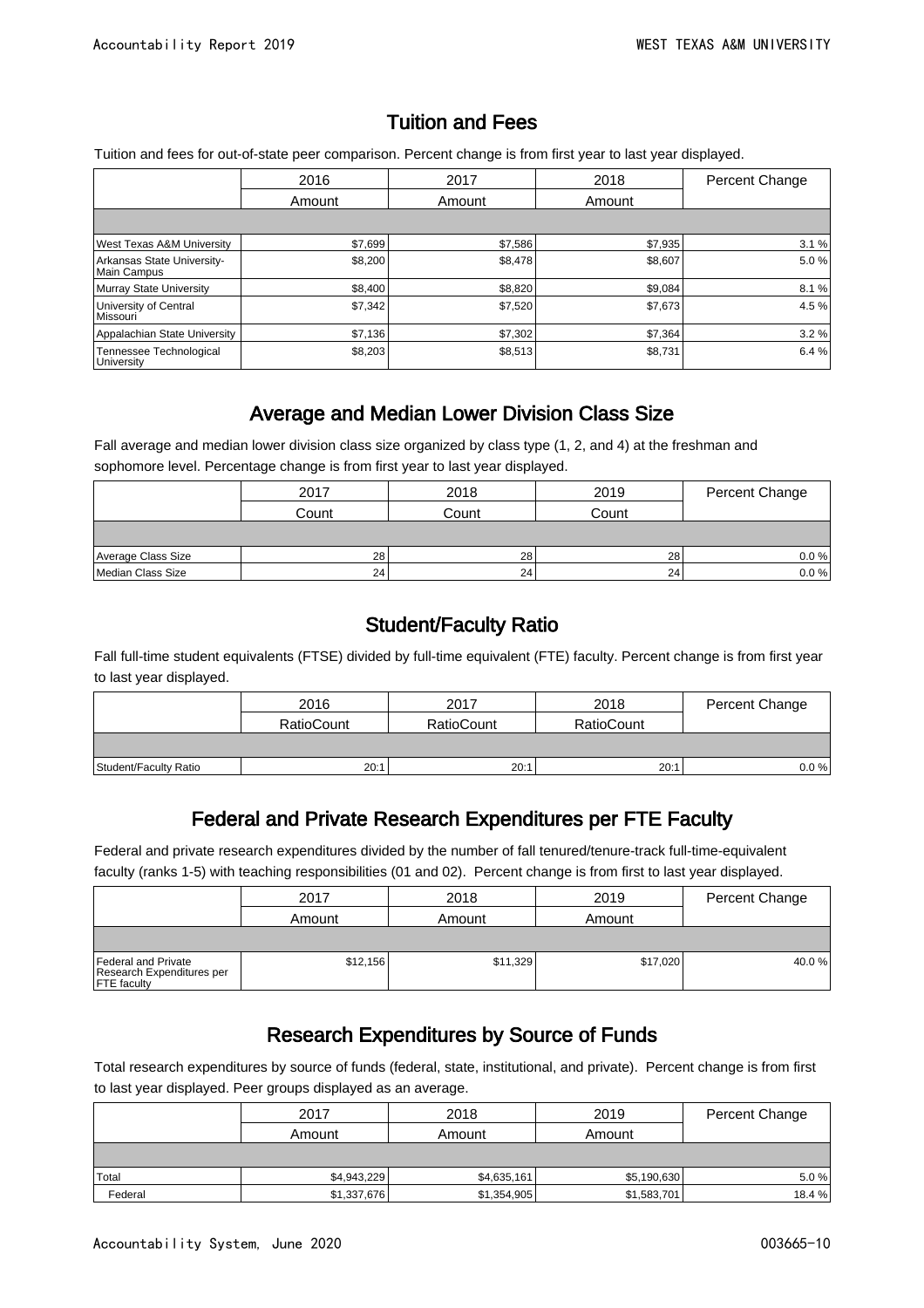| State Appropriations | .979.675<br>ሖ<br>$-1$ | ا 650,716,<br>Ψ. | \$1.678.706 | $-15.2%$        |
|----------------------|-----------------------|------------------|-------------|-----------------|
| Institutional        | .067.198<br>ሖ<br>ن س  | \$1,103,854      | \$873.812   | $-18.1$<br>$\%$ |
| Private              | \$558,680             | \$525,686        | \$1,054,411 | 88.7<br>7 %     |

#### Restricted Research Expenditures

Total expenditures of funds that an external entity (such as government agencies, philanthropic organizations, or individuals) has placed limitations on and for which the use of the funds qualifies as research and development. Percent change is from first to last year displayed. Peer groups displayed as an average.

|                                     | 2017        | 2018        | 2019        | Percent Change |
|-------------------------------------|-------------|-------------|-------------|----------------|
|                                     | Amount      | Amount      | Amount      |                |
|                                     |             |             |             |                |
| Restricted Research<br>Expenditures | \$1,673,106 | \$1,629,613 | \$2,257,814 | 34.9%          |

#### FTE Faculty who are Tenure/Tenure-Track

Fall number and percent of all FTE faculty with teaching responsibility who are tenured or tenure-track. Percentage point change is from first to last year displayed.

|                       | 2016              |         | 2017              |         | 2018              |         | Point Change |
|-----------------------|-------------------|---------|-------------------|---------|-------------------|---------|--------------|
|                       | <b>TotalCount</b> | Percent | <b>TotalCount</b> | Percent | <b>TotalCount</b> | Percent |              |
|                       |                   |         |                   |         |                   |         |              |
| <b>Tenure Faculty</b> | 156               | 42.7%   | 166               | 44.7%   | 155               | 41.1 %  | $-1.6$       |

#### Expenditures per FTE Student

Total operating expenses divided by full-time equivalent (FTE) students. Percent change is from first to last year displayed.

|                                                    | 2017     | 2018     | 2019     | Percent Change |
|----------------------------------------------------|----------|----------|----------|----------------|
|                                                    | Amount   | Amount   | Amount   |                |
|                                                    |          |          |          |                |
| Instructional Support Per<br><b>IFTSE</b>          | \$5,187  | \$5,232  | \$5,942  | 14.6 %         |
| Academic Support Per FTSE                          | \$1,677  | \$2,224  | \$2,071  | 23.5%          |
| Institutional Support Per<br><b>FTSE</b>           | \$1,564  | \$1,446  | \$1,777  | 13.6%          |
| <b>Other Expenditures Per</b><br><b>IFTSE</b>      | \$7,164  | \$7,526  | \$8,033  | 12.1%          |
| <b>Total Operating Expenses</b><br><b>Per FTSE</b> | \$15,590 | \$16,428 | \$17,823 | 14.3%          |

#### Student Faculty Ratio

Student faculty ratio for out-of-state peer comparison. Percent change is from first to last year displayed.

|                                           | 2016              | 2017              | 2018              | Percent Change |
|-------------------------------------------|-------------------|-------------------|-------------------|----------------|
|                                           | <b>RatioCount</b> | <b>RatioCount</b> | <b>RatioCount</b> |                |
|                                           |                   |                   |                   |                |
| West Texas A&M University                 | 22:1              | 22:1              | 22:1              | 0.0%           |
| Arkansas State University-<br>Main Campus | 21:1              | 23:1              | 21:1              | 0.0%           |
| Murray State University                   | 17:1              | 17:1              | 16:1              | $-5.9%$        |
| University of Central<br>l Missouri       | 20:1              | 19:1              | 18:1              | $-10.0%$       |
| Appalachian State University              | 17:1              | 17:1              | 17:1              | 0.0%           |
| Tennessee Technological<br>University     | 19:1              | 18:1              | 18:1              | $-5.3%$        |

#### Research Expenditures